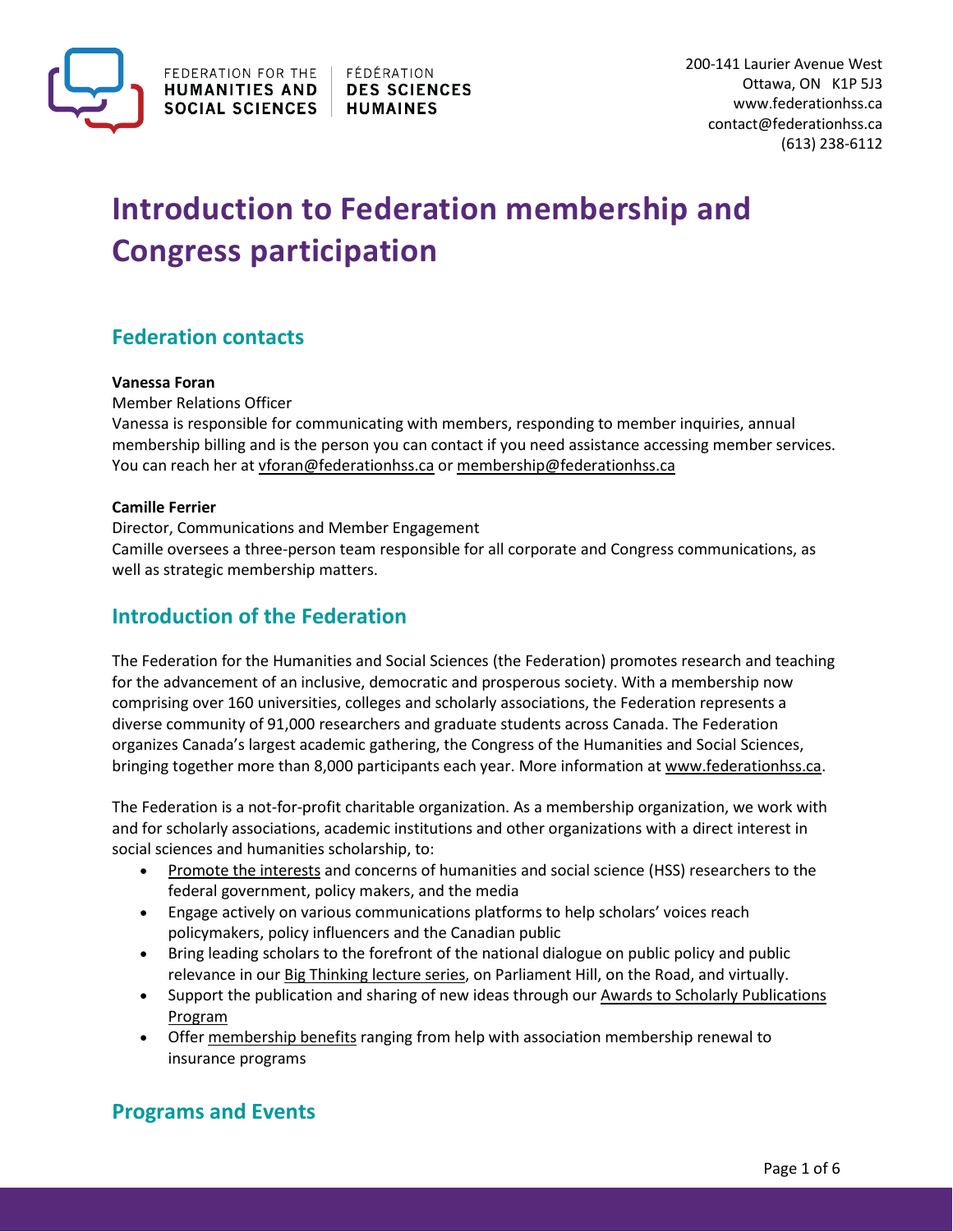

# **Congress**

As an association member of the Federation, you can host your annual conference as part of Congress of the Humanities and Social Sciences, along with up to 70 other associations. The Federation offers logistical and marketing support. More information at [www.federationhss.ca/en/congress.](https://www.federationhss.ca/en/congress/about-congress)

### **Complimentary registration**

At Congress 2022, we continued to offer complimentary access under certain categories for Black and Indigenous participants:

- Congress fees were waived for student attendees to association conferences who self identify as Black or Indigenous;
- Community passes were complimentary to all attendees who self identify as Black of Indigenous.

### **Congress funding**

#### **International Keynote Speaker Support Fund**

• The International Keynote Speaker Support Fund provides funding to cover the costs of inviting distinguished foreign speakers to Congress.

### **Aid for Interdisciplinary Sessions Funds**

- The Support Fund for Interdisciplinary Sessions provides funding to cover the costs of sessions organized jointly by at least two member associations officially participating in Congress.
- Each member association that officially participates in Congress can submit only one application as lead applicant.

### **Congress Graduate Merit Award**

• The Federation is pleased to offer an awards program that aims to facilitate the participation of graduate students in Congress activities. The Congress Graduate Merit Award (CGMA) consists of a \$500 prize amount.

#### More information at [www.federationhss.ca/en/congress/opportunities/funding.](https://www.federationhss.ca/en/congress/opportunities/funding)

#### **Virtual Congress Child and Dependent Care Subsidy program**

For Congress 2022, the Federation was pleased to pilot the Virtual Congress Child and Dependent Care Subsidy program as part of its commitment to creating a more accessible, equitable, inclusive, and decolonized Congress experience for all attendees. This program provides financial support of up to \$200 to enable Congress presenters with dependent care responsibilities to participate in virtual Congress activities.

Eligible expenses under the Virtual Congress Child and Dependent Care Subsidy program include:

- Additional dependent care costs incurred to attend virtual Congress and/or prepare Congress presentation in advance;
- Travel costs for a care provider providing home-based care during virtual Congress;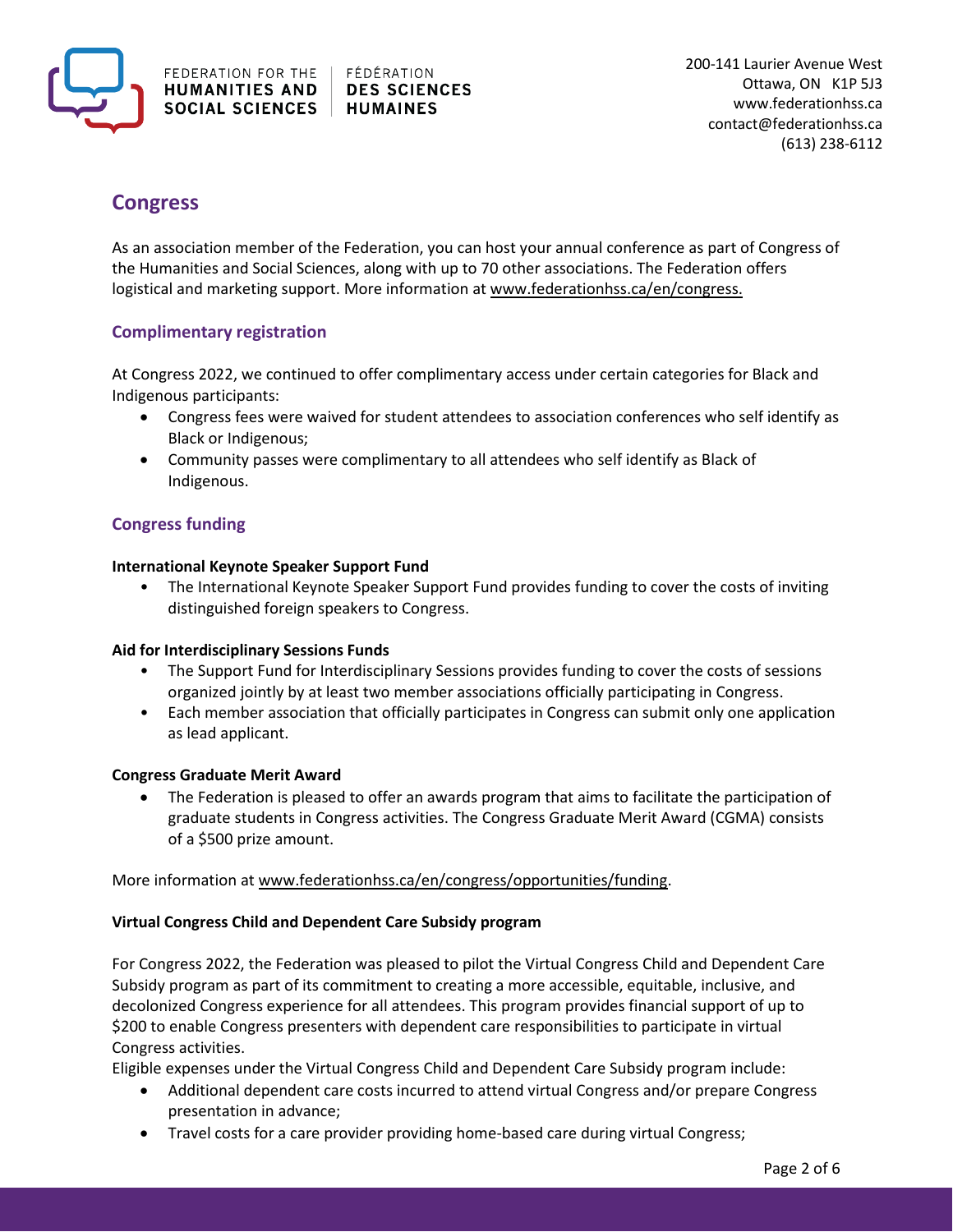

Costs for a hotel or coworking space, if a quiet environment to deliver virtual Congress presentation is needed.

More information at [www.federationhss.ca/en/congress/congress-2022/speaker-service-centre#child.](https://www.federationhss.ca/en/congress/congress-2022/speaker-service-centre#child)

### **Logistical Support**

- Facilitating, organizing and implementing all room requests for in-person or virtual spaces.
- Sourcing, organizing and implementing audio-visual requirements per day and/or session.
- Recruiting, training and compensating contractors to assist with your conference.
	- o Scope and duties depend on virtual or in-person Congress

#### **Media relations program** [\(see below\)](#page-3-0)

## **Big Thinking**

- The [Big Thinking lecture series](https://www.federationhss.ca/en/programs-policy/big-thinking) is committed to bringing big ideas in the humanities and social sciences to new audiences - creating opportunities for researchers to challenge and inspire policy makers, citizens, academics, students and community members on the critical questions of our time.
- Virtual Big Thinking lectures take place virtually, which makes them accessible to a broader audience.
- To nominate a scholar to become our next Big Thinking speaker, please use this form: <https://fhss.swoogo.com/BigThinkingSuggestions?lang=en>

## **Equity, Diversity, Inclusion, and Decolonization (EDID)**

- In July 2020, the Federation's Board of Directors created an EDID Committee, with the mandate of advising the Federation on how to make its activities and events more inclusive, equitable and accessible.
- The committee published a report entitled "Igniting Change" in April 2021, available here: [www.federationhss.ca/en/programs-policy/edid/igniting-change.](https://www.federationhss.ca/en/programs-policy/edid/igniting-change)
- The Federation committed to a number of important initiatives, outlined in its [Action Plan.](https://www.federationhss.ca/sites/default/files/2021-07/federation-action-plan-en.pdf)
- The Federation has created a Charter on Equity, Diversity, Inclusion, and Decolonization in the Humanities, that organizations and individuals can sign here[: https://fhss.swoogo.com/edid](https://fhss.swoogo.com/edid-charter?lang=en)[charter?lang=en.](https://fhss.swoogo.com/edid-charter?lang=en)
- Read more about the Federation's ongoing work on EDID[: www.federationhss.ca/en/programs](https://www.federationhss.ca/en/programs-policy/equity-diversity-inclusion-and-decolonization-edid)[policy/equity-diversity-inclusion-and-decolonization-edid.](https://www.federationhss.ca/en/programs-policy/equity-diversity-inclusion-and-decolonization-edid)

## **Awards to Scholarly Publications Program**

• The [Awards to Scholarly Publications](https://www.federationhss.ca/en/programs-policies/aspp) Program (ASPP) is a competitive grant program designed to facilitate the publication of scholarly books in the humanities.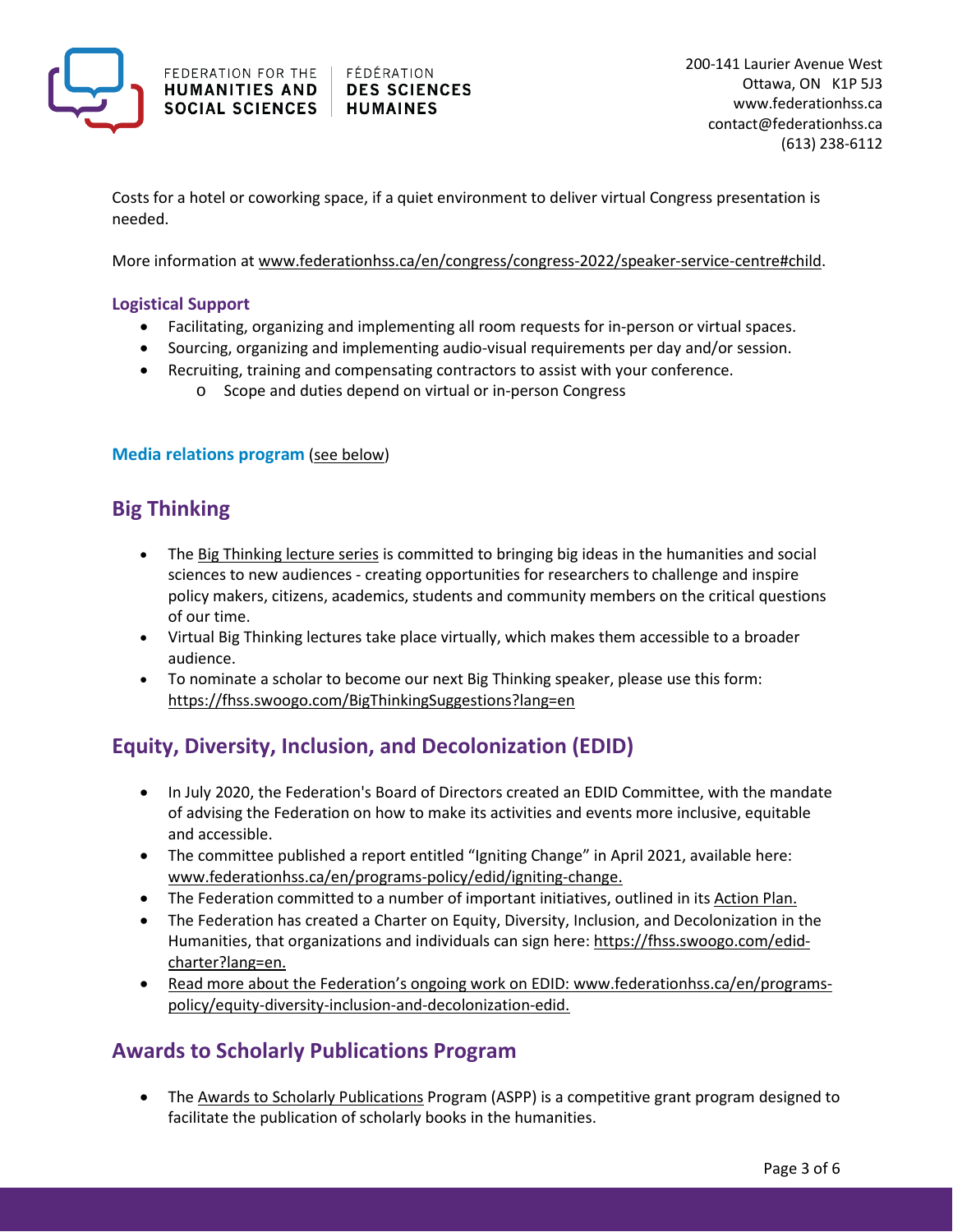

- Each year, the ASPP awards 180 publishing grants of \$8,000 and five translation grants of \$ 12,000.
- We are in the process of modifying the program to promote open access to make research publicly available online.
- Canada Prizes are awarded to one book in French and one in English the winning books make an exceptional contribution to the scholarship in Canada. The program is currently under review.

# **Communications**

Through the Federation, you have access to opportunities to share your research and many opportunities to increase the visibility of your association. We promote member events on our website and in Congress emails.

### **Communication tools**

- The Federation recently launched a new website at [www.federationhss.ca.](http://www.federationhss.ca/)
- The Communiqué, the Federation's monthly electronic newsletter, presents the latest news from the Federation, its activities and its members, and provides up-to-date information on the humanities education and research community in Canada.
	- o We have over 30,000 people on our mailing list and an open rate of over 50%.
	- o Email us whenever you have news so we can include it in the Communiqué.
- [Our blog](https://www.federationhss.ca/en/resources/resource-hub?f%5B0%5D=resource_type%3A1) is a resource for many topics, at any time members can submit a blog idea as long as it is related to the HSS.
- We will follow you on social media and promote your posts, and you can find our social media channels here:
	- https://twitter.com/federation hss
	- <https://www.facebook.com/federationhss>
	- <https://www.linkedin.com/company/federationhss/mycompany/>
	- [https://www.instagram.com/federation\\_hss/](https://www.instagram.com/federation_hss/)

#### <span id="page-3-0"></span>**Media relations**

During Congress, your members can benefit from high visibility for their research. We work with a public relations firm that helps us promote events happening at Congress to the media. In 2021, Congress research was covered close to 500 times in local and national media.

- There are just a few eligibility requirements to participate in this program:
	- o Must be presenting at Congress
	- o Must be registered for Congress
	- o Must be willing and available to give media interviews
	- o Must make themselves available during Congress/respond to emails and phone calls
	- o Must have permission from any co-presenters, if applicable
	- o Research must be new never presented before.

Presenters have until April 22 to submit an opt-in form[: https://fhss.swoogo.com/22-media-outreach](https://fhss.swoogo.com/22-media-outreach-relations-mediatiques)[relations-mediatiques](https://fhss.swoogo.com/22-media-outreach-relations-mediatiques)